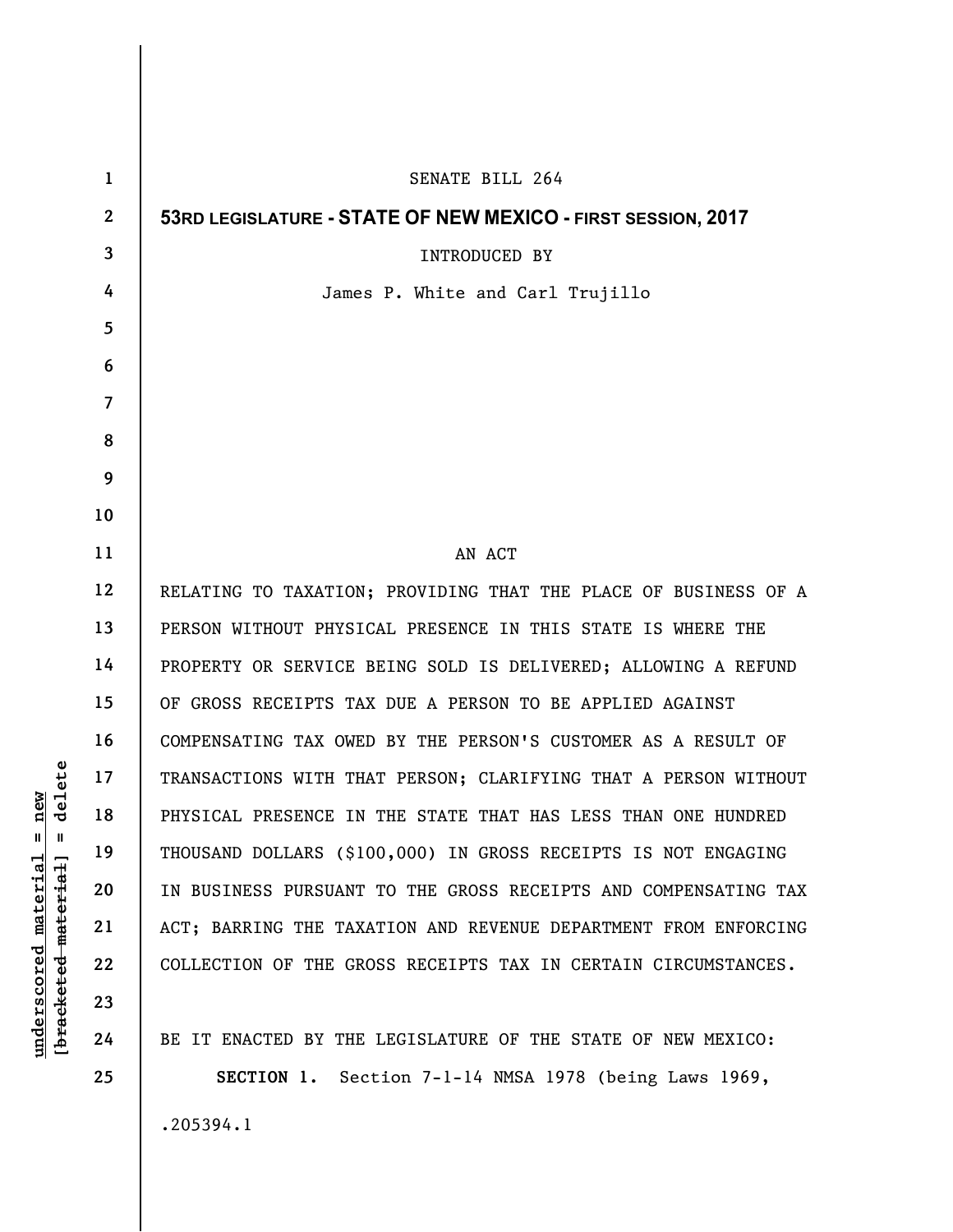**1 2** 

**3** 

**4** 

**5** 

**6** 

**7** 

**8** 

**9** 

**10** 

**11** 

**12** 

**13** 

**14** 

**15** 

**16** 

**17** 

**18** 

**19** 

**20** 

**21** 

**22** 

**23** 

**24** 

**25** 

Chapter 145, Section 1, as amended) is amended to read:

"7-1-14. SECRETARY MAY DETERMINE WHERE CERTAIN GROSS RECEIPTS ARE TO BE REPORTED--PLACE OF BUSINESS FOR CONSTRUCTION PROJECTS, [AND] CERTAIN REAL PROPERTY SALES AND SALES BY OUT-OF-STATE VENDORS.--

A. By regulation, the secretary may require any person maintaining one or more places of business to report the person's taxable gross receipts and deductions for each municipality or county or area within an Indian reservation or pueblo grant in which the person maintains a place of business.

B. For persons engaged in the construction business, the place where the construction project is performed is a "place of business", and all receipts from that project are to be reported from that place of business.

C. The secretary may, by regulation, also require any person maintaining a business outside the boundaries of a municipality on land owned by that municipality to report the person's taxable gross receipts for that municipality.

D. For a person engaged in the business of selling real estate, the location of the real property sold is the "place of business", and all receipts from that sale are to be reported from that place of business.

E. For a person engaging in business but is without physical presence in this state, "place of business" is the location where the property or the product of a service being .205394.1  $- 2 -$ 

 $\frac{1}{2}$  of  $\frac{1}{2}$  and  $\frac{1}{2}$  and  $\frac{1}{2}$  and  $\frac{1}{2}$  and  $\frac{1}{2}$  and  $\frac{1}{2}$  and  $\frac{1}{2}$  and  $\frac{1}{2}$  and  $\frac{1}{2}$  and  $\frac{1}{2}$  and  $\frac{1}{2}$  and  $\frac{1}{2}$  and  $\frac{1}{2}$  and  $\frac{1}{2}$  and  $\frac{1}{2}$  an **[bracketed material] = delete**  $anderscored material = new$ **underscored material = new**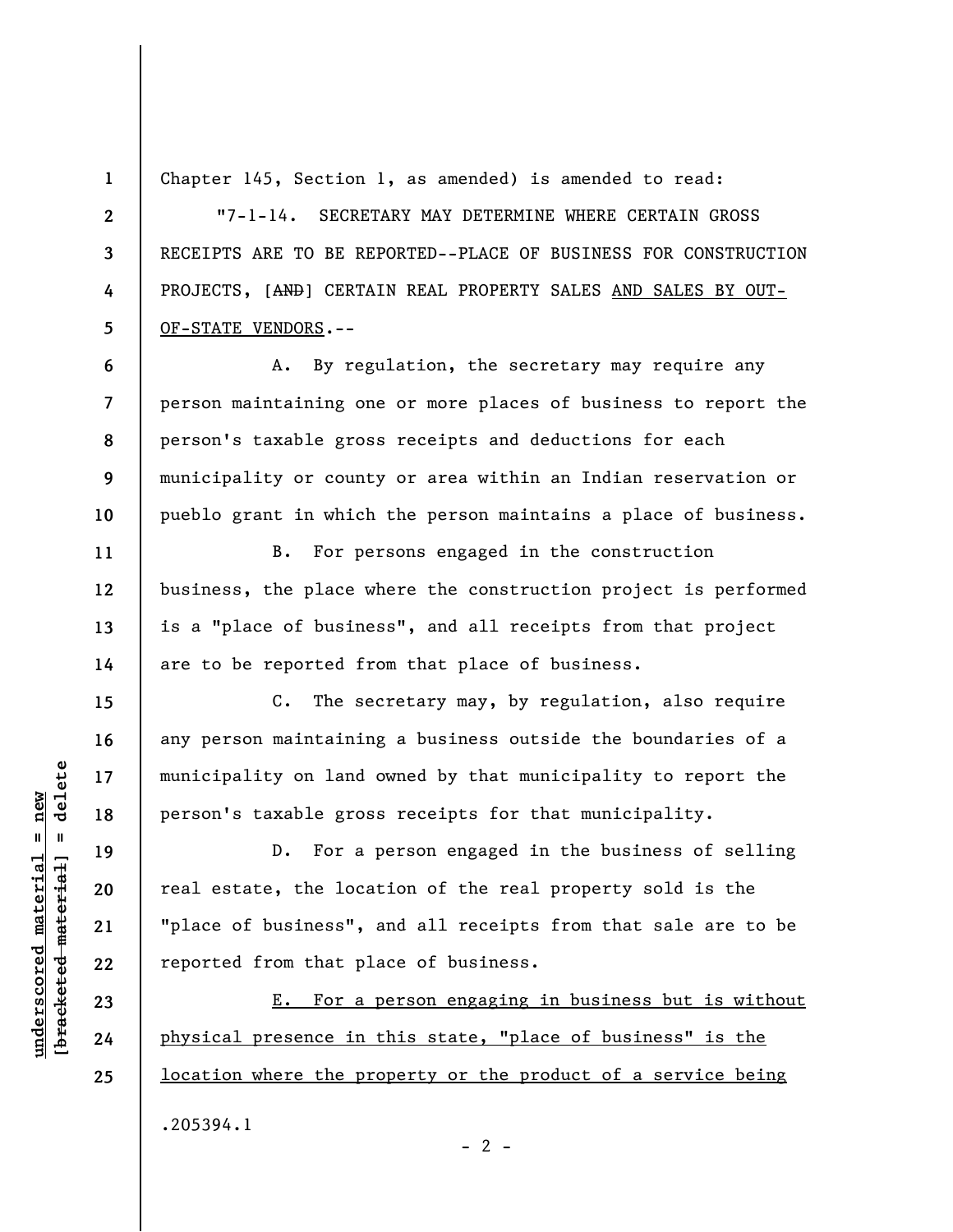**1** 

**2** 

**3** 

**4** 

## sold by the person is delivered."

**SECTION 2.** Section 7-1-29 NMSA 1978 (being Laws 1965, Chapter 248, Section 31, as amended) is amended to read:

"7-1-29. AUTHORITY TO MAKE REFUNDS OR CREDITS.--

**5 6 7 8 9 10 11 12 13 14 15 16 17 18 19 20 22 23**  A. In response to a claim for refund, credit or rebate made as provided in Section 7-1-26 NMSA 1978, but before a court acquires jurisdiction of the matter, the secretary or the secretary's delegate may authorize payment to a person in the amount of the [ereditor] credit or rebate claimed or refund an overpayment of tax determined by the secretary or the secretary's delegate to have been erroneously made by the person, together with allowable interest. A payment of a credit rebate claimed or a refund of tax and interest erroneously paid amounting to twenty thousand dollars (\$20,000) or more shall be made with the prior approval of the attorney general, except that the secretary or the secretary's delegate may make refunds with respect to the Oil and Gas Severance Tax Act, the Oil and Gas Conservation Tax Act, the Oil and Gas Emergency School Tax Act, the Oil and Gas Ad Valorem Production Tax Act, the Natural Gas Processors Tax Act or the Oil and Gas Production Equipment Ad Valorem Tax Act, Section 7-13-17 NMSA 1978 and the Cigarette Tax Act without the prior approval of the attorney general regardless of the amount.

B. Pursuant to the final order of the district court, the court of appeals, the supreme court of New Mexico or .205394.1  $-3 -$ 

delete **[bracketed material] = delete**  $underscored material = new$ **underscored material = new**  $\mathbf{I}$ bracketed material

**21** 

**24**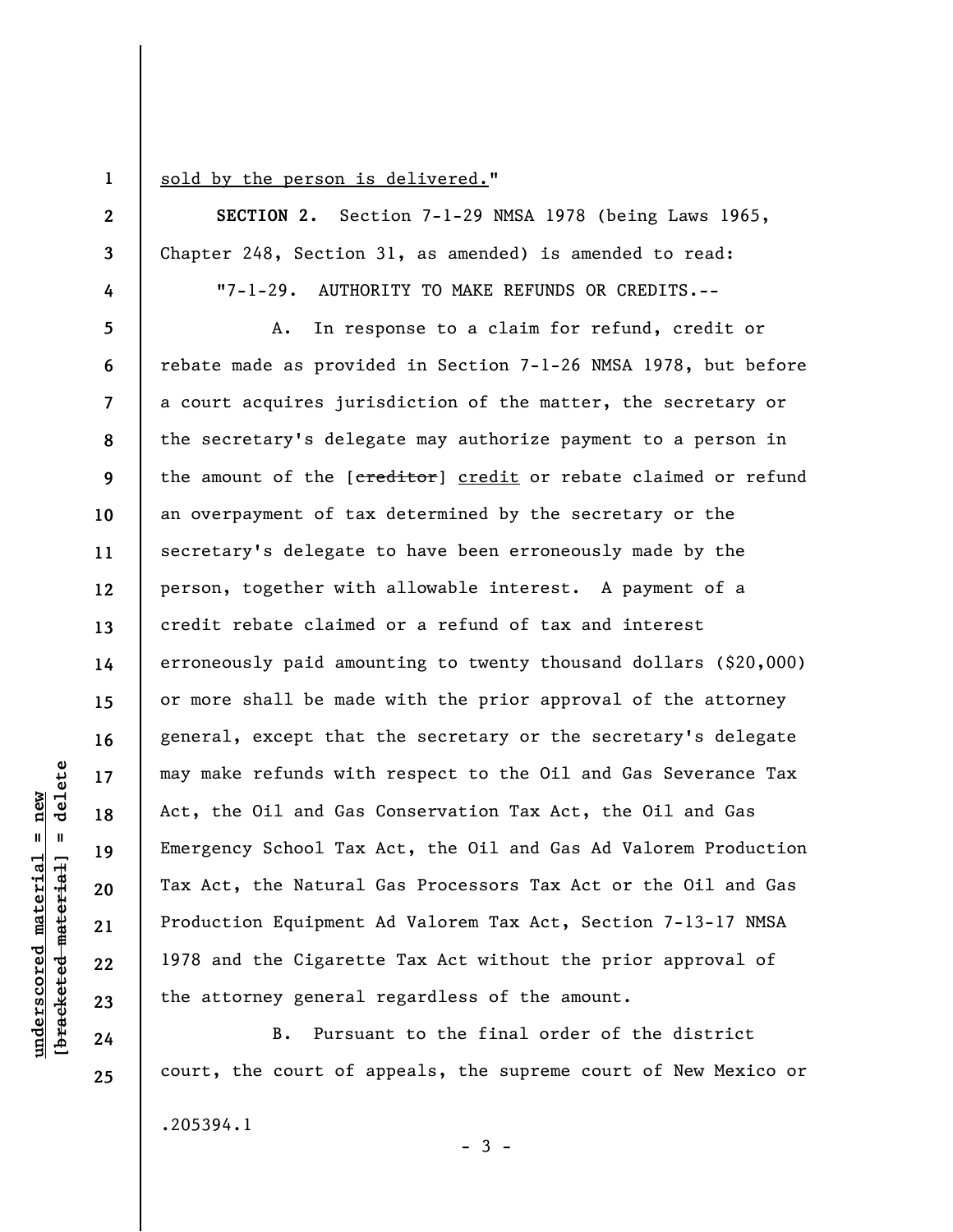a federal court, from which order, appeal or review is not successfully taken, adjudging that a person has properly claimed a credit or rebate or made an overpayment of tax, the secretary shall authorize the payment to the person of the amount thereof.

**6 7 8 9 10 11 12 13 14 15 16 17**  C. In the discretion of the secretary, any amount of credit or rebate to be paid or tax to be refunded may be offset against any amount of tax for which the person due to receive the credit, rebate payment or refund is liable, or in the case of a refund of gross receipts tax, any compensating tax owed by that person's customer as a result of transactions with that person. The secretary or the secretary's delegate shall give notice to the taxpayer that the credit, rebate payment or refund will be made in this manner, and the taxpayer shall be entitled to interest pursuant to Section 7-1-68 NMSA 1978 until the tax liability is credited with the credit, rebate or refund amount.

D. In an audit by the department or a managed audit covering multiple reporting periods in which both underpayments and overpayments of a tax have been made in different reporting periods, the department shall credit the tax overpayments against the underpayments; provided that the taxpayer files a claim for refund of the overpayments. An overpayment shall be applied as a credit first to the earliest underpayment and then to succeeding underpayments. An underpayment of tax to which .205394.1

**18** 

**19** 

**20** 

**21** 

**22** 

**23** 

**24** 

**25** 

**1** 

**2** 

**3** 

**4** 

**5** 

- 4 -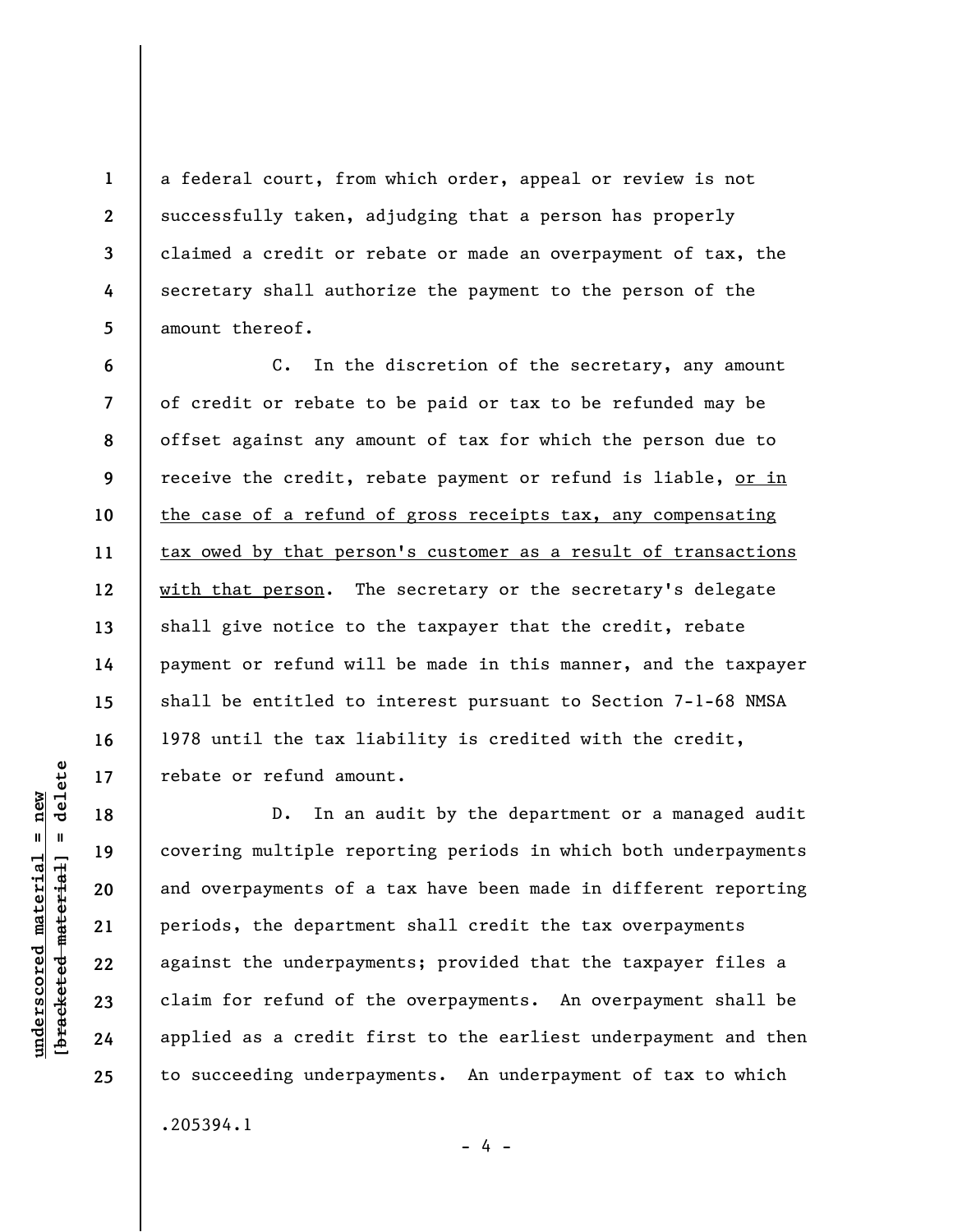an overpayment is credited pursuant to this section shall be deemed paid in the period in which the overpayment was made or the period to which the overpayment was credited against an underpayment, whichever is later. If the overpayments credited pursuant to this section exceed the underpayments of a tax, the amount of the net overpayment for the periods covered in the audit shall be refunded to the taxpayer.

E. When a taxpayer makes a payment identified to a particular return or assessment, and the department determines that the payment exceeds the amount due pursuant to that return or assessment, the secretary may apply the excess to the taxpayer's other liabilities pursuant to the tax acts to which the return or assessment applies, without requiring the taxpayer to file a claim for a refund. The liability to which an overpayment is applied pursuant to this section shall be deemed paid in the period in which the overpayment was made or the period to which the overpayment was applied, whichever is later.

**19 20 21 22 23 24 25**  F. If the department determines, upon review of an original or amended income tax return, corporate income and franchise tax return, estate tax return, special fuels excise tax return or oil and gas tax return, that there has been an overpayment of tax for the taxable period to which the return or amended return relates in excess of the amount due to be refunded to the taxpayer pursuant to the provisions of .205394.1

**1** 

**2** 

**3** 

**4** 

**5** 

**6** 

**7** 

**8** 

**9** 

**10** 

**11** 

**12** 

**13** 

**14** 

**15** 

**16** 

**17** 

**18** 

 $- 5 -$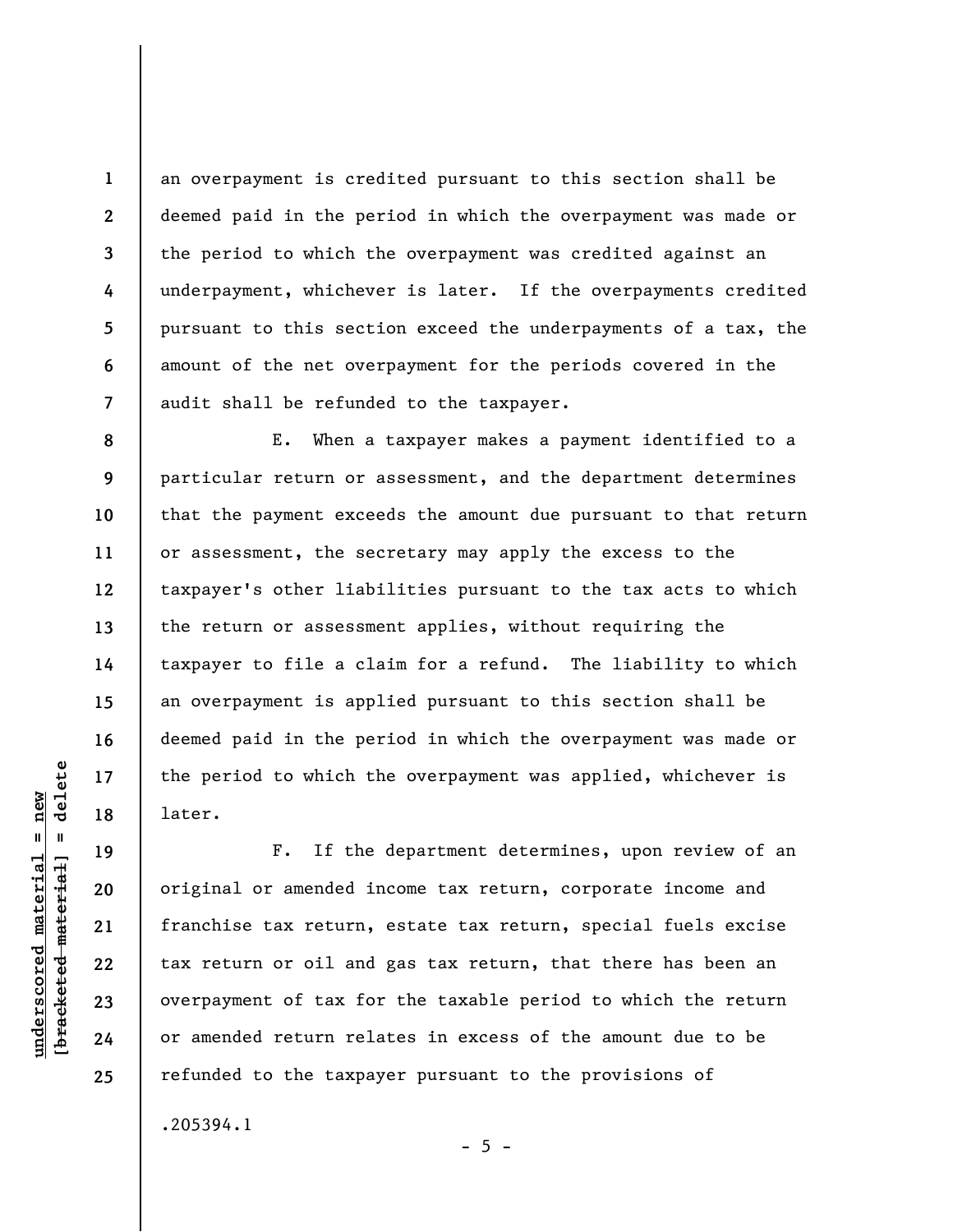Subsection I of Section 7-1-26 NMSA 1978, the department may refund that excess amount to the taxpayer without requiring the taxpayer to file a refund claim.

**8**  G. Records of refunds and credits made in excess of ten thousand dollars (\$10,000) shall be available for inspection by the public. The department shall keep such records for a minimum of three years from the date of the refund or credit.

**9 10 11 12 13 14 15 16 17 18 19 20 21 22 23 24**  H. In response to a timely refund claim pursuant to Section 7-1-26 NMSA 1978 and notwithstanding any other provision of the Tax Administration Act, the secretary or the secretary's delegate may refund or credit a portion of an assessment of tax paid, including applicable penalties and interest representing the amount of tax previously paid by another person on behalf of the taxpayer on the same transaction; provided that the requirements of equitable recoupment are met. For purposes of this subsection, the refund claim may be filed by the taxpayer to whom the assessment was issued or by another person who claims to have previously paid the tax on behalf of the taxpayer. Prior to granting the refund or credit, the secretary may require a waiver of all rights to claim a refund or credit of the tax previously paid by another person paying a tax on behalf of the taxpayer."

**SECTION 3.** Section 7-9-3.3 NMSA 1978 (being Laws 2003, .205394.1

 $- 6 -$ 

**25** 

**1** 

**2** 

**3** 

**4** 

**5** 

**6**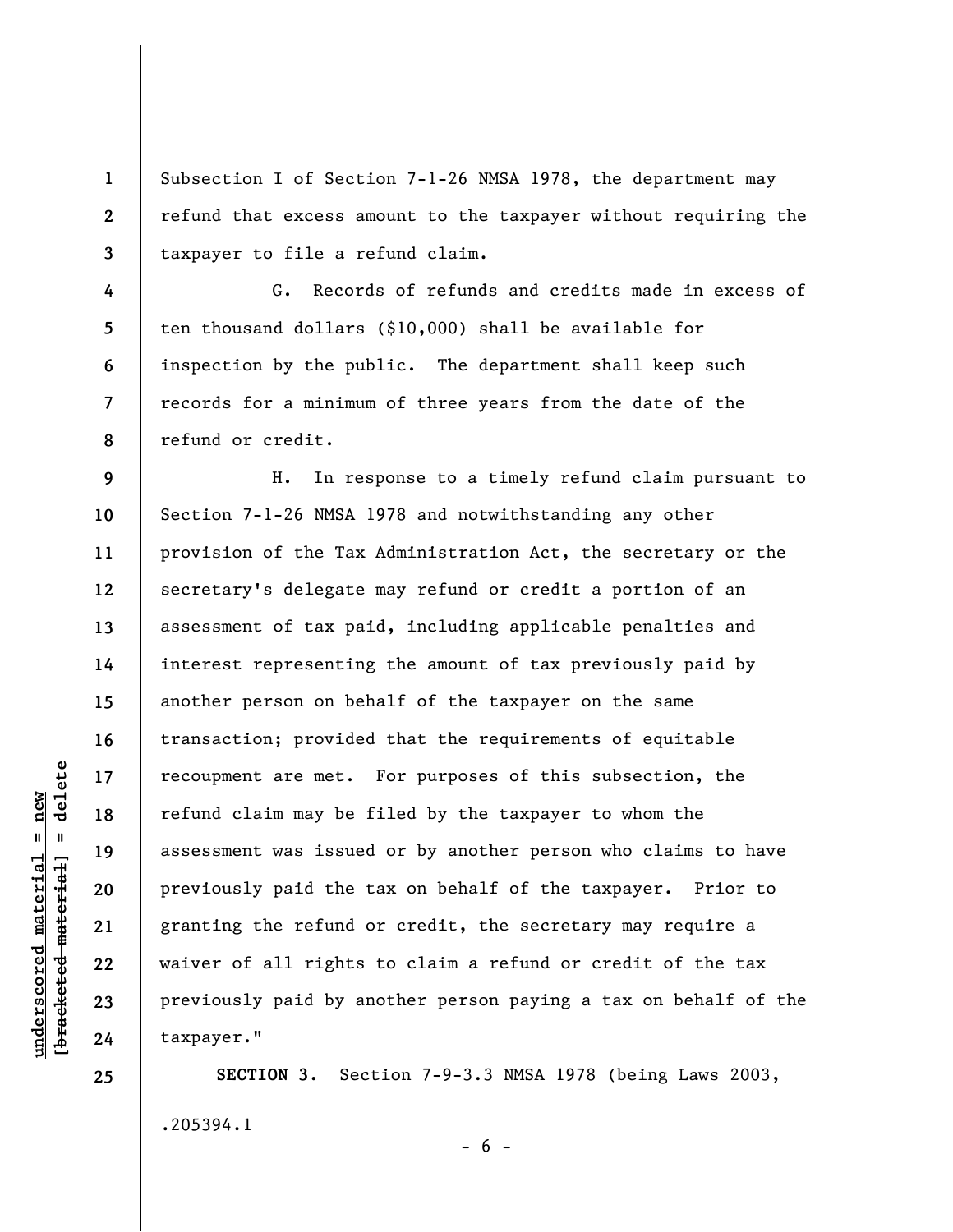**1** 

Chapter 272, Section 4) is amended to read:

**2 3 4 5 6 7 8 9 10 11 12 13 14 15 16**  "7-9-3.3. DEFINITION--ENGAGING IN BUSINESS.--As used in the Gross Receipts and Compensating Tax Act, "engaging in business" means carrying on or causing to be carried on any activity with the purpose of direct or indirect benefit, without regard to having physical presence, including the presence of a representative acting on behalf of the person, in the state, except that "engaging in business" does not include: A. ["engaging in business" does not include] having a worldwide [web site] website as a third-party content provider on a computer physically located in New Mexico but owned by another nonaffiliated person; [and] B. ["engaging in business" does not include] using a nonaffiliated third-party call center to accept and process telephone or electronic orders of tangible personal property or licenses primarily from non-New Mexico buyers, which orders are

forwarded to a location outside New Mexico for filling, or to provide services primarily to non-New Mexico customers; and

C. the activities of a person without physical presence in this state if the person and the person's affiliates have less than one hundred thousand dollars (\$100,000) of gross receipts in the state, based on receipts during the prior calendar year. As used in this subsection, "affiliate" means a business entity that, directly or indirectly, through one or more intermediaries, controls, is .205394.1

- 7 -

**17** 

**18** 

**19** 

**20** 

**21** 

**22** 

**23** 

**24**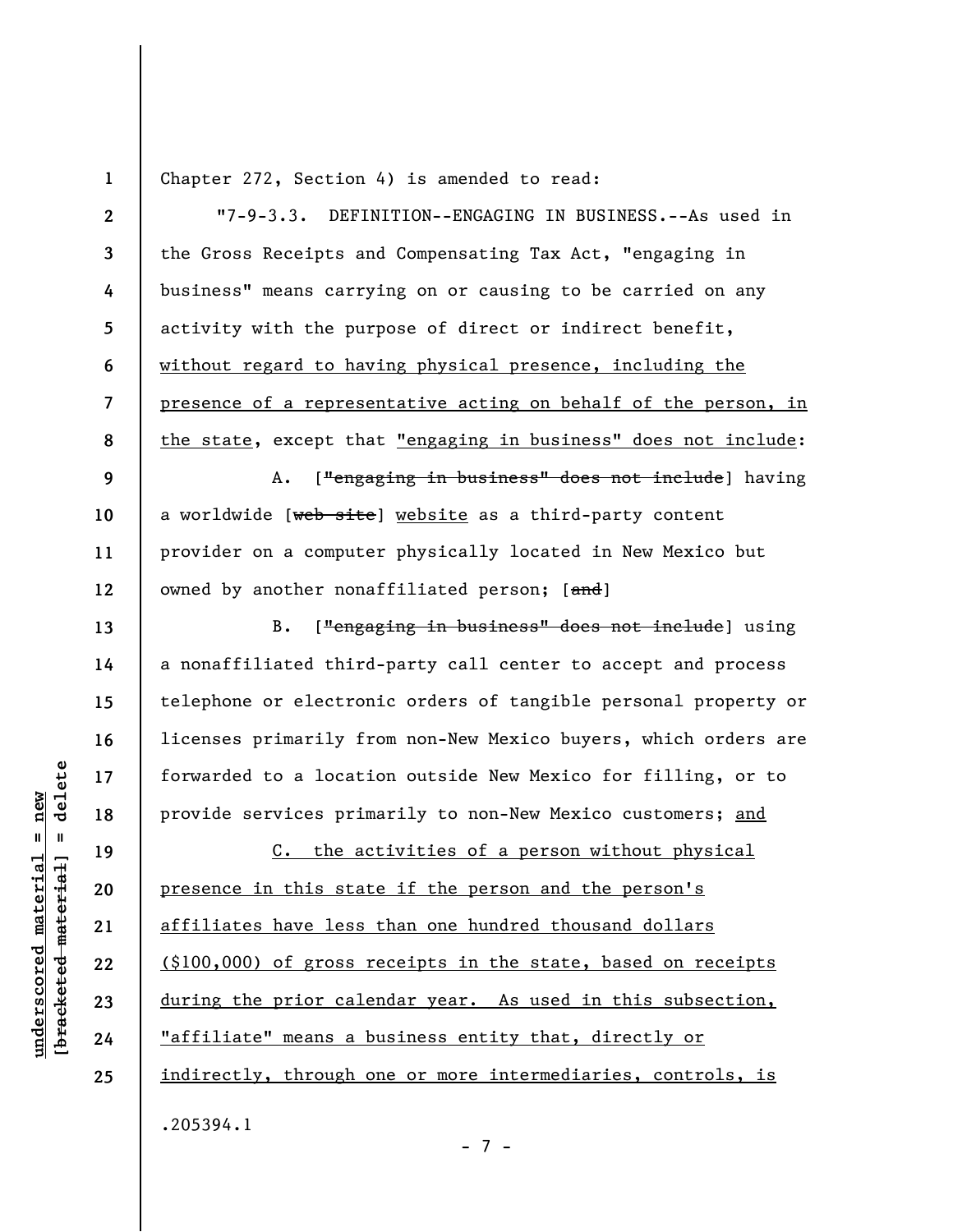**1 2 3 4**  controlled by or is under common control with another business entity." **SECTION 4**. Section 7-9-3.5 NMSA 1978 (being Laws 2003, Chapter 272, Section 3, as amended) is amended to read:

"7-9-3.5. DEFINITION--GROSS RECEIPTS.--

A. As used in the Gross Receipts and Compensating Tax Act:

**8 9 10 11 12 13 14 15 16 17 18**  (1) "gross receipts" means the total amount of money or the value of other consideration received from selling property in New Mexico, from leasing or licensing property employed in New Mexico, from granting a right to use a franchise employed in New Mexico, from selling services performed outside New Mexico, the product of which is initially used in New Mexico, or from performing services in New Mexico. In an exchange in which the money or other consideration received does not represent the value of the property or service exchanged, "gross receipts" means the reasonable value of the property or service exchanged;

(2) "gross receipts" includes:

(a) any receipts from sales of tangible personal property handled on consignment, including third-party sales made over a multi-vendor marketplace platform that acts as the intermediary, typically as the processor of the transaction, between the seller and the purchaser; (b) the total commissions or fees

- 8 -

.205394.1

 $\frac{1}{2}$  of  $\frac{1}{2}$  and  $\frac{1}{2}$  and  $\frac{1}{2}$  and  $\frac{1}{2}$  and  $\frac{1}{2}$  and  $\frac{1}{2}$  and  $\frac{1}{2}$  and  $\frac{1}{2}$  and  $\frac{1}{2}$  and  $\frac{1}{2}$  and  $\frac{1}{2}$  and  $\frac{1}{2}$  and  $\frac{1}{2}$  and  $\frac{1}{2}$  and  $\frac{1}{2}$  an **[bracketed material] = delete**  $underscored material = new$ **underscored material = new**

**19** 

**20** 

**21** 

**22** 

**23** 

**24** 

**25** 

**5** 

**6**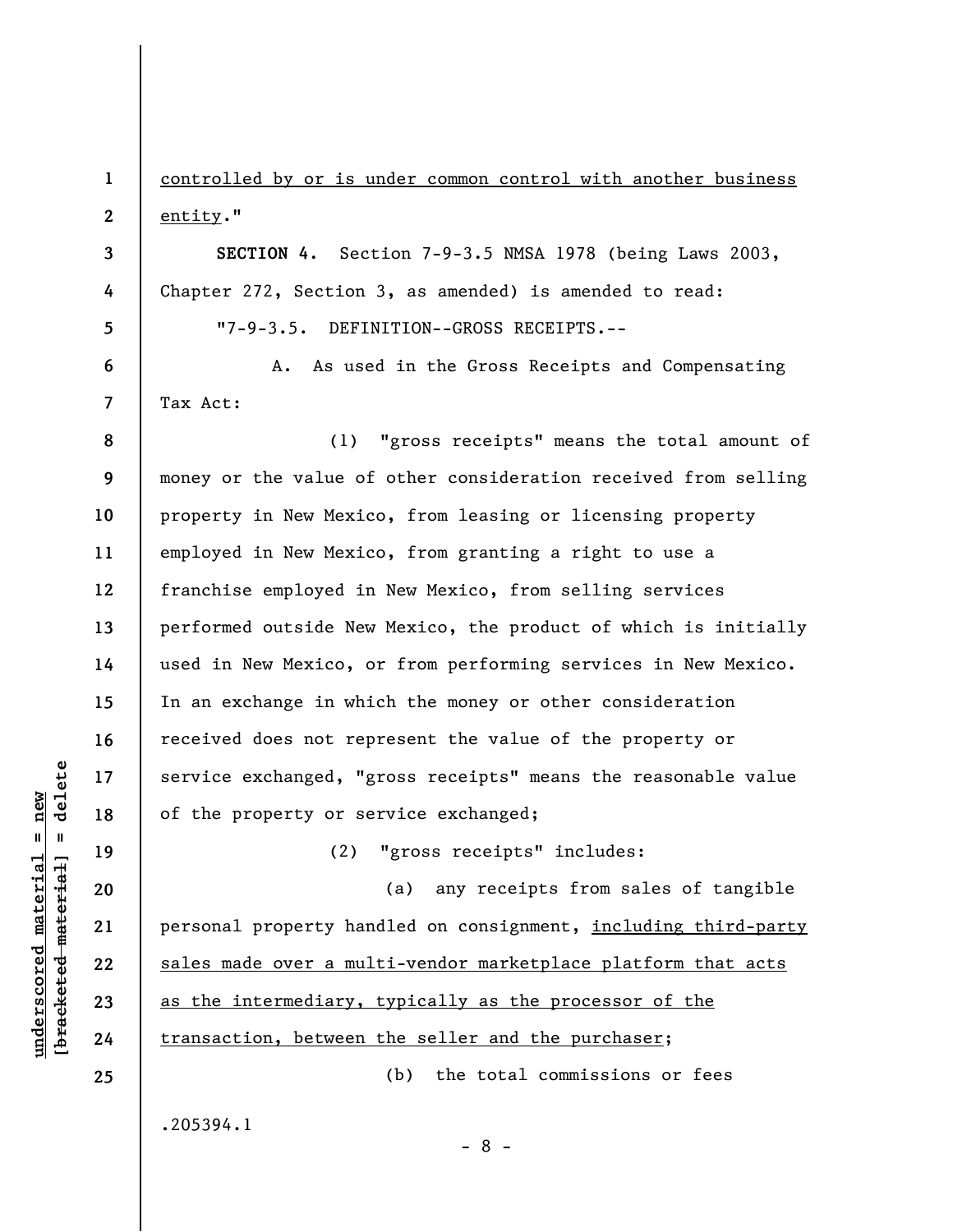**1 2 3 4 5 6 7**  derived from the business of buying, selling or promoting the purchase, sale or lease, as an agent or broker on a commission or fee basis, of any property, service, stock, bond or security; (c) amounts paid by members of any cooperative association or similar organization for sales or leases of personal property or performance of services by such

**9 10 11**  (d) amounts received from transmitting messages or conversations by persons providing telephone or telegraph services;

(e) amounts received by a New Mexico florist from the sale of flowers, plants or other products that are customarily sold by florists where the sale is made pursuant to orders placed with the New Mexico florist that are filled and delivered outside New Mexico by an out-of-state florist; and

(f) the receipts of a home service provider from providing mobile telecommunications services to customers whose place of primary use is in New Mexico if: 1) the mobile telecommunications services originate and terminate in the same state, regardless of where the services originate, terminate or pass through; and 2) the charges for mobile telecommunications services are billed by or for a customer's home service provider and are deemed provided by the home .205394.1

- 9 -

**8** 

organization;

**12** 

**13** 

**14** 

**15** 

**16** 

**17** 

**18** 

**19** 

**20** 

**21** 

**22** 

**23** 

**24**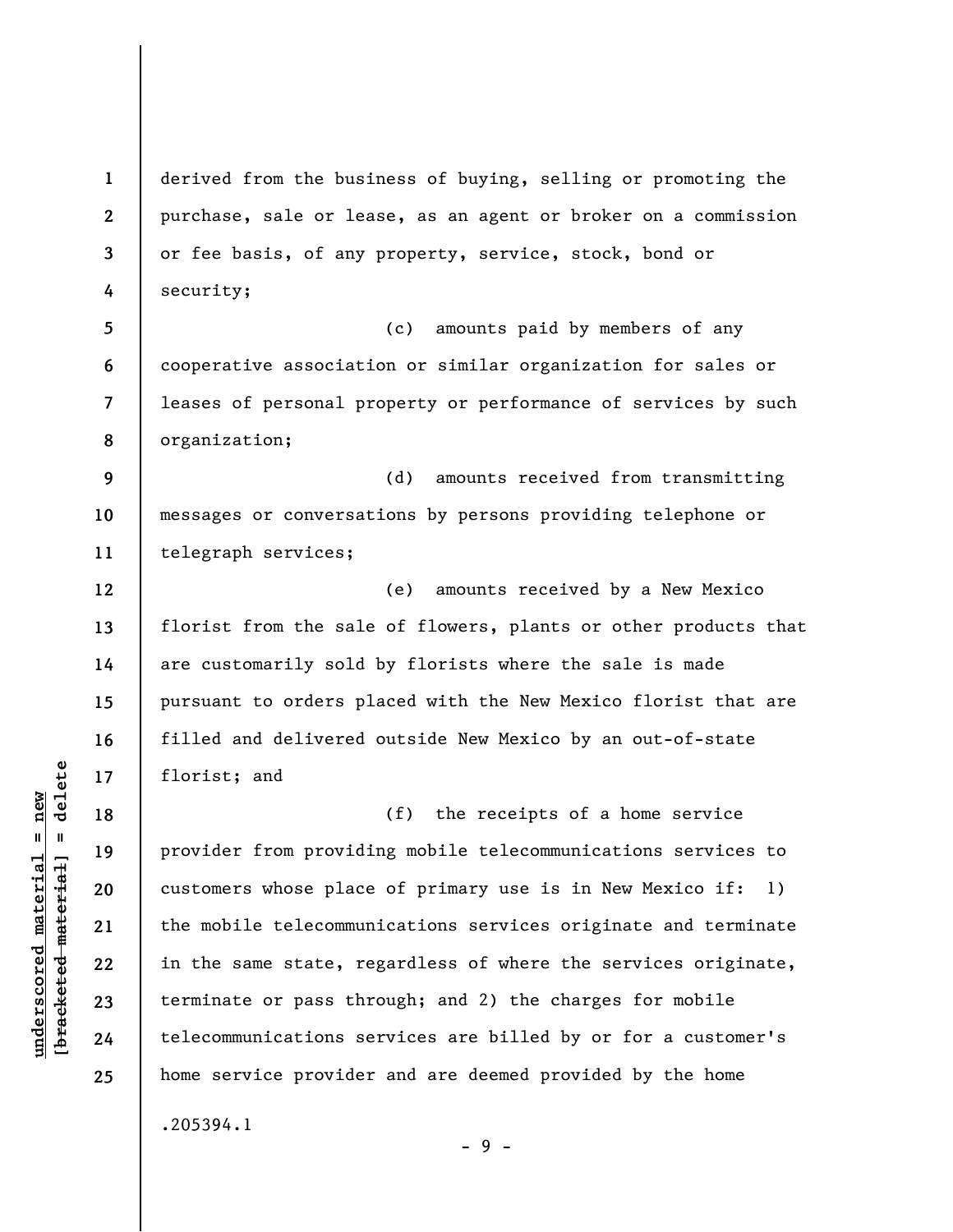**1 2 3 4 5 6 7 8 9 10 11 12 13 14 15 16 17 18 19 20 21 22 23 24 25**  service provider. For the purposes of this section, "home service provider", "mobile telecommunications services", "customer" and "place of primary use" have the meanings given in the federal Mobile Telecommunications Sourcing Act; and (3) "gross receipts" excludes: (a) cash discounts allowed and taken; (b) New Mexico gross receipts tax, governmental gross receipts tax and leased vehicle gross receipts tax payable on transactions for the reporting period; (c) taxes imposed pursuant to the provisions of any local option gross receipts tax that is payable on transactions for the reporting period; (d) any gross receipts or sales taxes imposed by an Indian nation, tribe or pueblo; provided that the tax is approved, if approval is required by federal law or regulation, by the secretary of the interior of the United States; and provided further that the gross receipts or sales tax imposed by the Indian nation, tribe or pueblo provides a reciprocal exclusion for gross receipts, sales or gross receipts-based excise taxes imposed by the state or its political subdivisions; (e) any type of time-price differential; (f) amounts received solely on behalf of another in a disclosed agency capacity; and (g) amounts received by a New Mexico .205394.1  $-10 -$ 

 $\frac{1}{2}$  intereted material = delete **[bracketed material] = delete**  $underscored material = new$ **underscored material = new**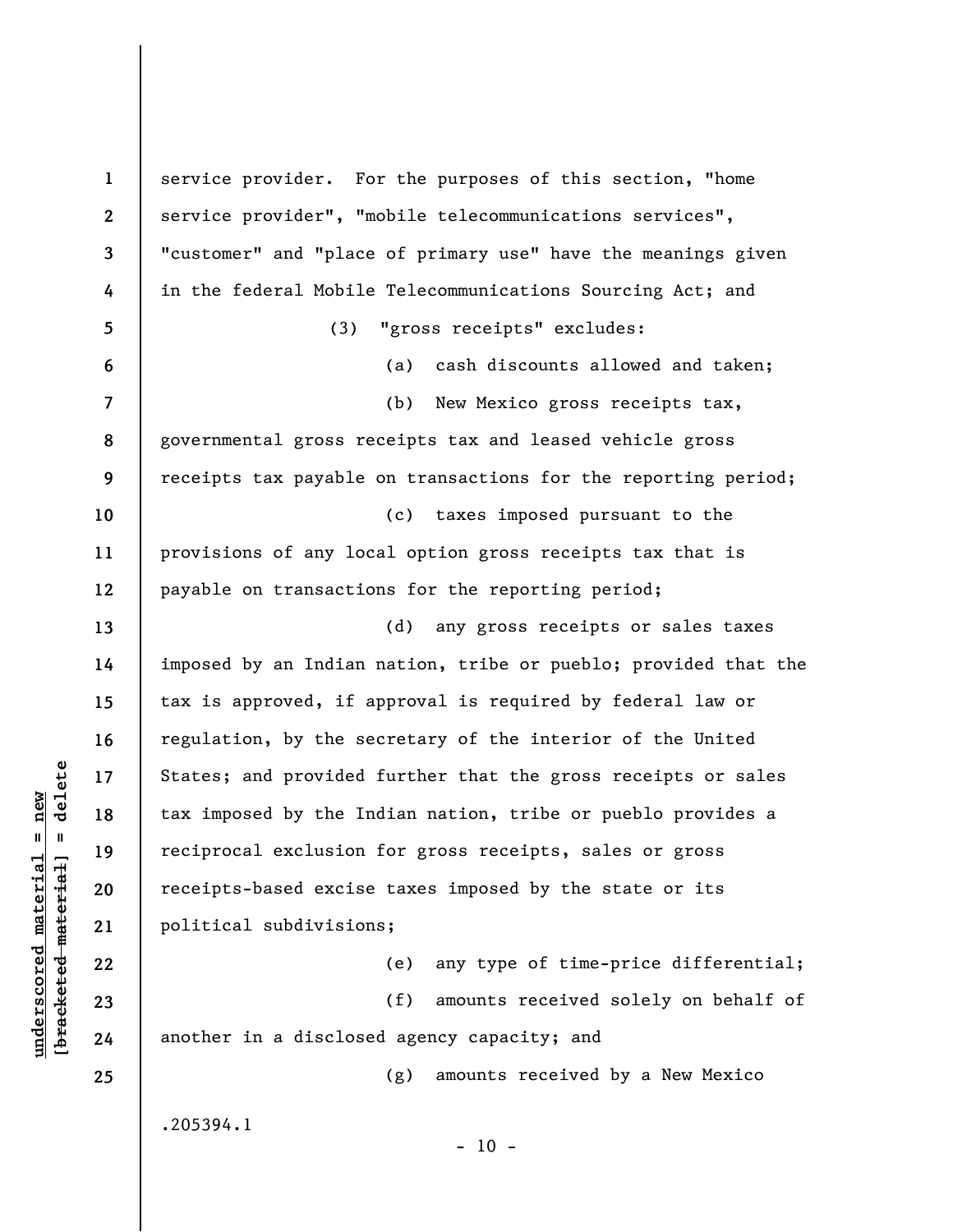florist from the sale of flowers, plants or other products that are customarily sold by florists where the sale is made pursuant to orders placed with an out-of-state florist for filling and delivery in New Mexico by a New Mexico florist.

**5 6 7 8 9 10 11 12 13 14 15**  B. When the sale of property or service is made under any type of charge, conditional or time-sales contract or the leasing of property is made under a leasing contract, the seller or lessor may elect to treat all receipts, excluding any type of time-price differential, under such contracts as gross receipts as and when the payments are actually received. If the seller or lessor transfers the seller's or lessor's interest in any such contract to a third person, the seller or lessor shall pay the gross receipts tax upon the full sale or leasing contract amount, excluding any type of time-price differential."

**SECTION 5.** Section 7-9-7.1 NMSA 1978 (being Laws 1993, Chapter 45, Section 1, as amended) is amended to read:

"7-9-7.1. DEPARTMENT BARRED FROM TAKING COLLECTION ACTIONS WITH RESPECT TO CERTAIN COMPENSATING AND GROSS RECEIPTS TAX LIABILITIES.--

A. The department shall take no action to enforce collection of compensating tax due on purchases made by an individual if:

(1) the property is used only for nonbusiness purposes;

.205394.1

 $\frac{1}{2}$  intereted material = delete **[bracketed material] = delete** **16** 

**17** 

**18** 

**19** 

**20** 

**21** 

**22** 

**23** 

**24** 

**25** 

**1** 

**2** 

**3** 

**4** 

**underscored material = new**

 $underscored material = new$ 

- 11 -